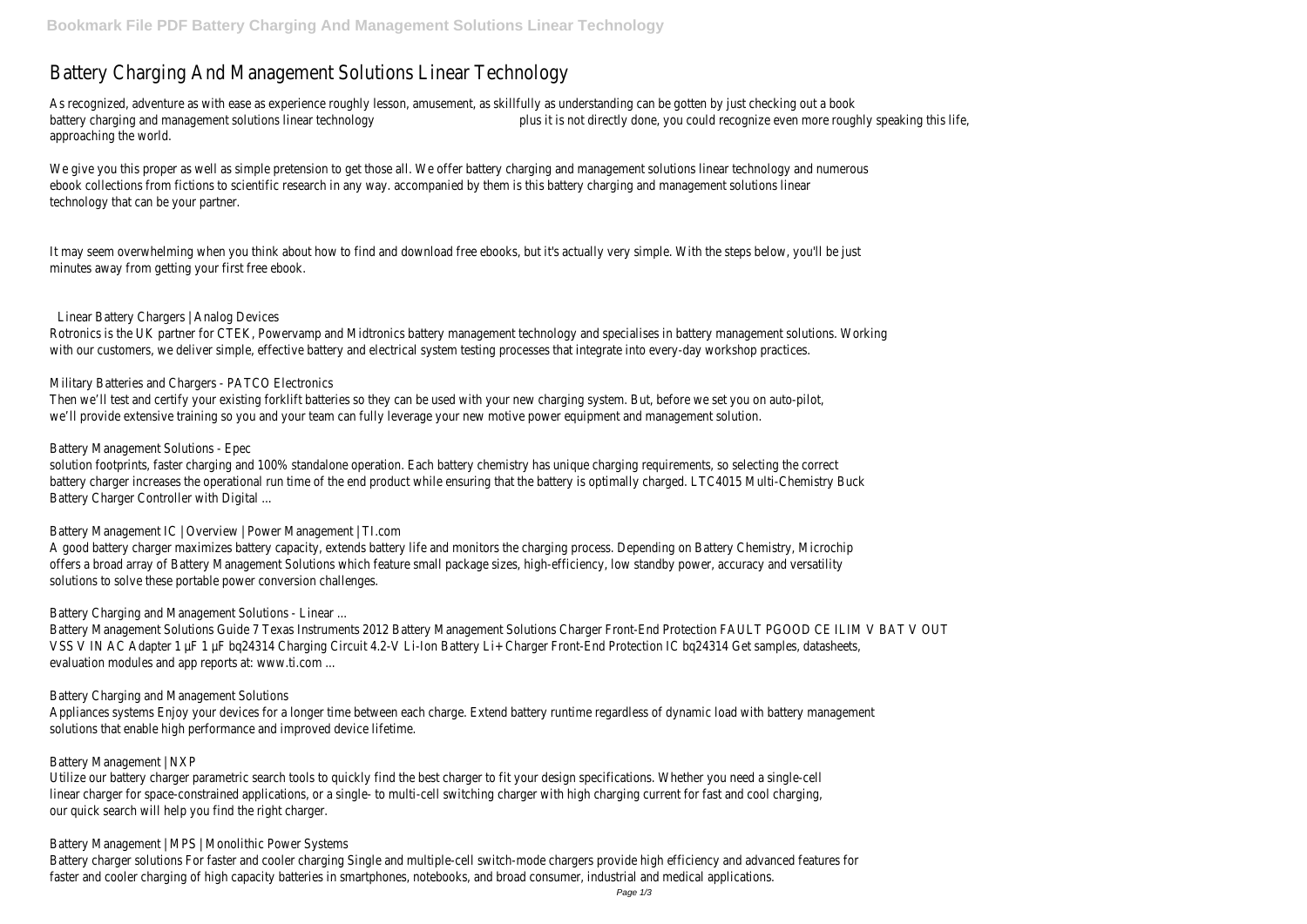Battery Charger IC | Products | Power Management | TI.com

PATCO designs and manufactures secondary or rechargeable batteries in several battery chemistries, including lithium ion (Li-Ion), Nickel Metal Hydride (NiMH), Lithium Iron Phosphate (LiFePO4) and Nickel Cadmium (NiCd) and battery charging solutions, battery power management solutions and battery testing solutions. PATCO's product solutions support customers in military,

## Battery Management Solutions | Maxim Integrated

seamlessly manage multiple input sources while providing small solution footprints, faster charging and 100% standalone operation. Battery and circuit protection features enable improved thermal performance and high reliability operation. Each battery chemistry has unique charging requirements. Selecting the correct battery charger. increases the operational run time of the end product, ensuring that the battery is optimally charged.

Battery Management IC | Applications | Power Management ...

Battery Charging and Management Solutions High Performance Analog ICs Open the catalog to page 1 Linear Technology's high performance battery charging and management ICs enable long battery life and run time, while providing precision charging control, constant status monitoring and stringent battery protection.

## Battery Management | Analog Devices

Analog Devices manufactures a comprehensive line of high performance battery chargers for any rechargeable battery chemistry, including lithium-ion (Li-Ion), lead acid, and nickel based.

Lithium-ion (Li-ion) and lead-acid batteries require extremely accurate charging current and output voltages to meet automotive and industrial standards. The fully automotive qualified battery cell controllers are ideally suited for vehicle battery management.

## Battery and Charger Management | Exide

Battery Management Solutions MPS provides easy-to-use programmable battery management solutions, which utilize our silicon technology to achieve a high level of integration and excellent thermal performance.

BQ25150 Low IQ linear battery charge management solution ...

Analog Devices offers a broad portfolio of high performance battery management for any rechargeable battery chemistry, including Li-Ion, lead acid, and Nickel based. These battery charger ICs are offered in linear or switching topologies and are completely autonomous in operation. Our battery charger ICs offer many standard features for battery man

# Battery Management Solutions - EDGE

The BQ25150 is a highly integrated battery charge management IC that integrates the most common functions for wearable devices, namely a charger, an output voltage rail, ADC for battery and system monitoring, and push-button controller. The BQ25150 IC integrates a linear charger that enables quick and accurate charging for small batteries.

High Voltage Battery Charging and Management Solutions

# Battery Charging And Management Solutions

Our battery management solutions, tools and expertise make it easier for engineers to design more efficient, longer lasting and more reliable batterypowered applications. Chargers Faster, cooler charging for small low power applications and up to 24-V industrial systems.

Battery Management Controllers | Charging, Li-Ion ...

Our industry-leading battery management solutions include battery chargers, fuel gauges, battery monitors, battery selectors, and battery protectors—solutions that reduce cost, save space, and significantly extend the battery life of portable products.

Battery Management Systems | Battery Management Solutions By using the site, you acknowledge that we use cookies to enhance your experience.